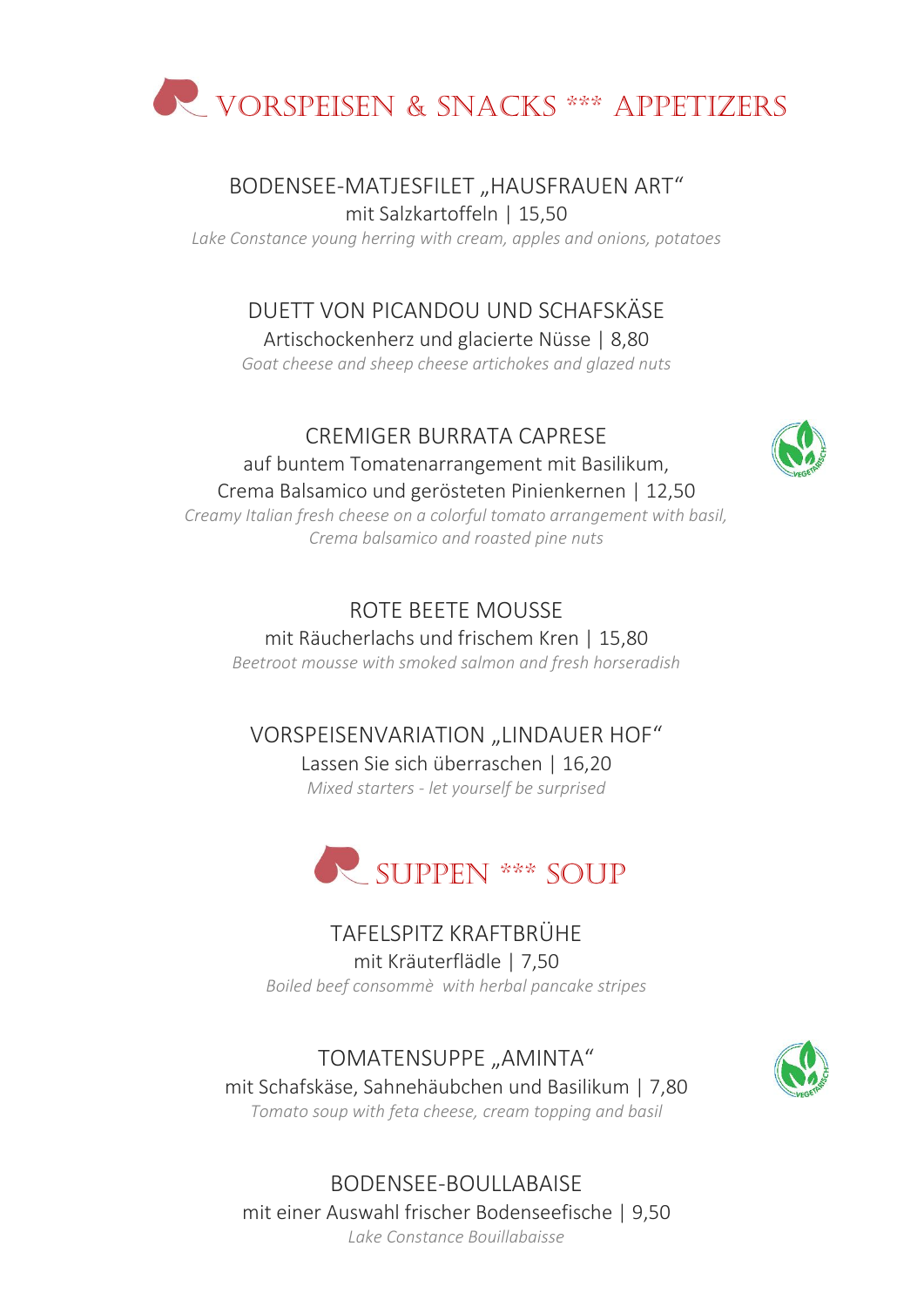

BUNTE BLATTSALATE mit Gurken und Tomaten | 6,80



*Mixed salad with cucumber and tomatoes*

#### STEIRISCHER BACKHEND`L SALAT gebackene Hähnchenbrust mit selbstgemachtem Kartoffelsalat | 14,70 *Baked chicken breast with potato salad*

## SALATZAUBER "CONSTANZE"

Bunte Blattsalate mit geräuchertem Lachs, Forellenfilet und Garnele| 19,50 *Colorful leaf salad with smoked salmon and trout fillet and shrimp*

SALATBOUQUET "AMINTA" Bunte Blattsalate mit Lammkoteletts und Schafskäse | 19,80 *Colorful leaf salad with lamb chops and feta cheese*

# **FISCH AUS SEE & MEER \*\*\* FISH SPECIALTIES**

### BODENSEE SAIBLINGSFILET AUF DER HAUT GEBRATEN mit Sesambutter, Blattspinat und Kartoffeln| 26,40 *kleine Portion | 23,40*

*Char fillet fried on the skin with sesame butter, spinach leaves and potatoes*

## BODENSEE FELCHENFILET "MÜLLERIN ART"

mit Petersilienkartoffeln, dazu ein gemischter Salat| 28,50 *kleine Portion | 25,50*

*Fried fillet of Lake of Constance whitefish with parsley potatoes and mixed salad*

## ZITRONEN-KNOBLAUCH GARNELEN

mit selbst gemachter Knoblauchmayonaise und Baguette | 29,80 *Lemon-Garlic shrimps with homemade garlic mayonnaise and baguette*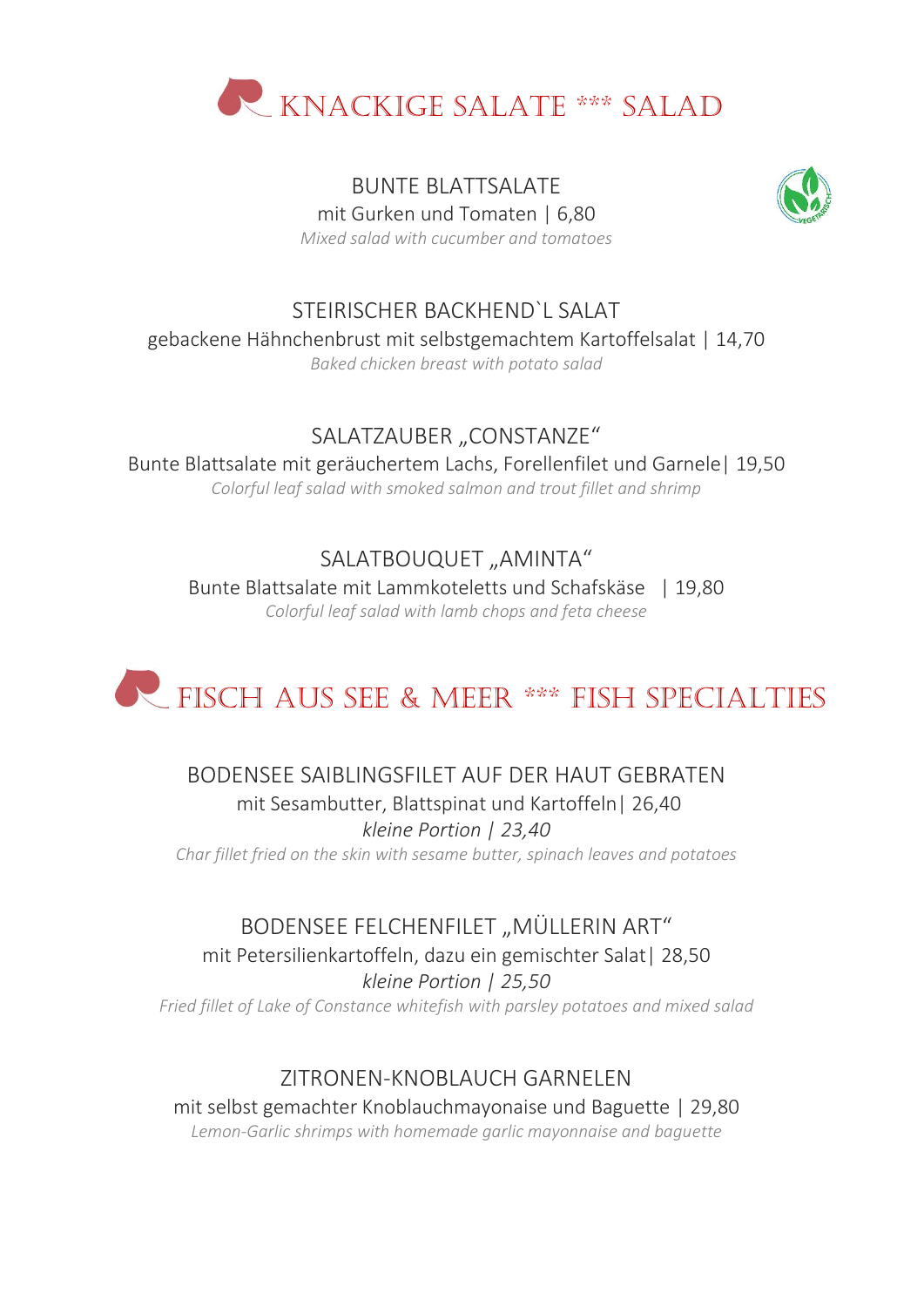

## TORTELLINI IN PARMESANBUTTER

mit Parmaschinken | 16,90 *Tortellini with parmesan butter and parma ham*

MEDITERRANES GEMÜSE

mit Datteln und Rosmarinkartoffeln | 16,40 *Mediterranean vegetables with dates and rosemary potatoes*

### SELBST GEMACHTE SPINATKNÖDEL mit Gorgonzolasauce und Edelpilzen | 16,50

*Homemade spinach dumplings with fine mushrooms and gorgonzola sauce*

# SPAGHETTI MIT BÄRLAUCHPESTO

mit frischem Parmesan | 14,90 *Spaghetti with wild garlic pesto and parmesan*

SPAGHETTI BOLOGNESE mit Pamesan | 12,80 *Spaghetti with meat sauce with parmesan*







# FLEISCHGERICHTE \*\*\* MEAT

GESOTTENER TAFELSPITZ mit Meerrettichsauce und Salzkatoffeln | 25,90 *kleine Portion | 22,90 Prime boiled beef with horseradish sauce and boiled potatoes*

## SPANISCHES KNOBLAUCHHÄHNCHEN Zarte Hähnchenbrust, Tomaten-Knoblauchsauce, dazu Rosmarinkartoffeln Und Mediterranes Gemüse | 22,50

*Grilled chicken breast with tomato-garlic sauce with rosemary potatoes and mediterranean vegetables*

RINDERRÜCKENSTEAK mit Chimichurributter und Pommes Frites | 29,80 *Beef steak with herbal butter and french fries*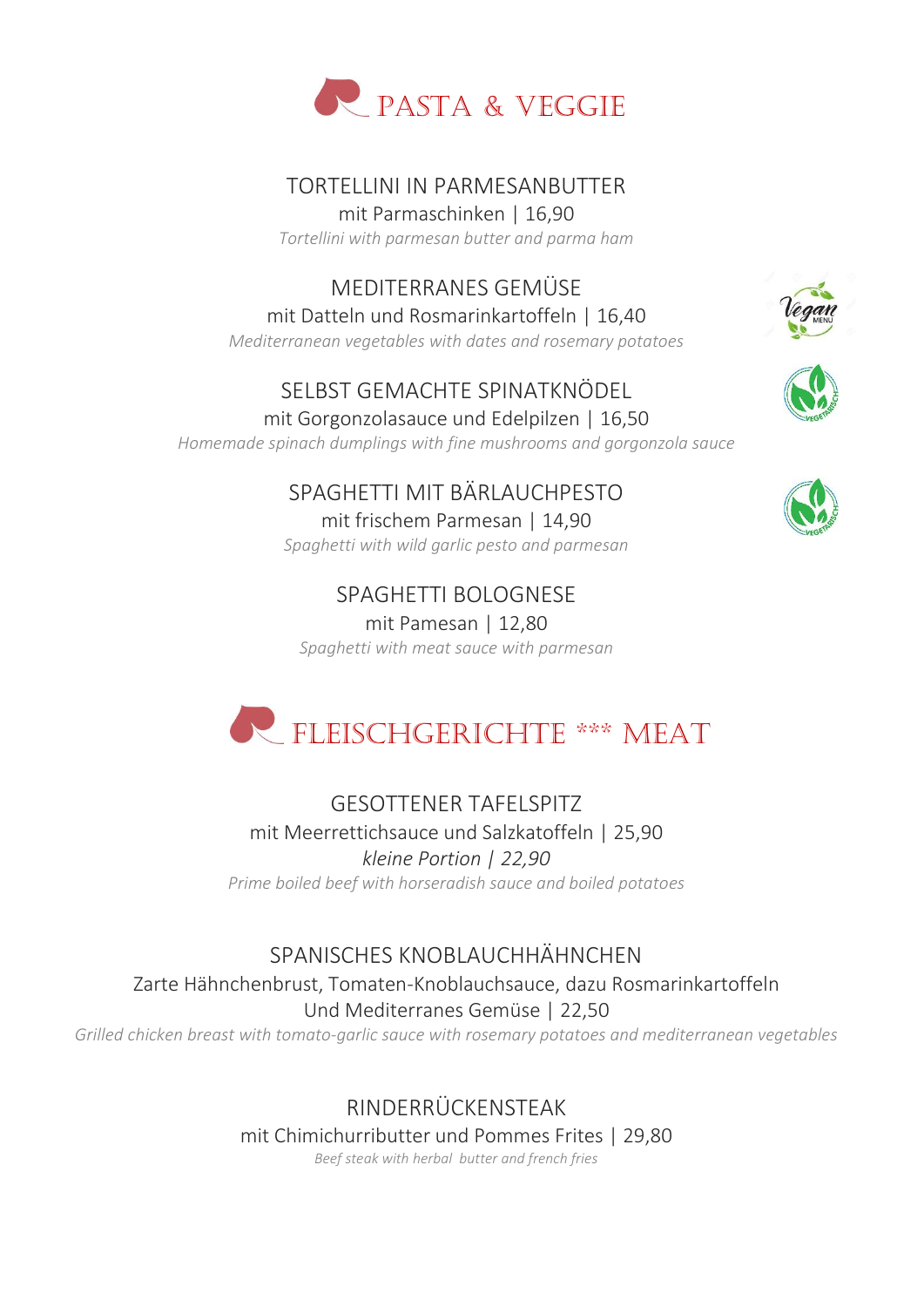

POMMES FRITES mit Tomatenketchup | 4,80

*French fries with ketchup*

WIENER WÜRSTCHEN mit Pommes Frites | 6,00 *Wiener sausage with french fries*

#### REIBEKUCHEN mit Apfelmus | 5,50

*Potato fritter with applesauce*

#### SPAGHETTI BOLOGNAISE | 6,80

*Spaghetti "Bolognaise" with meat sauce*

HÄHNCHENSCHNITZEL mit Pommes Frites und Tomatenketchup | 7,20 *Chicken schnitzel with french fries and tomato ketchup*